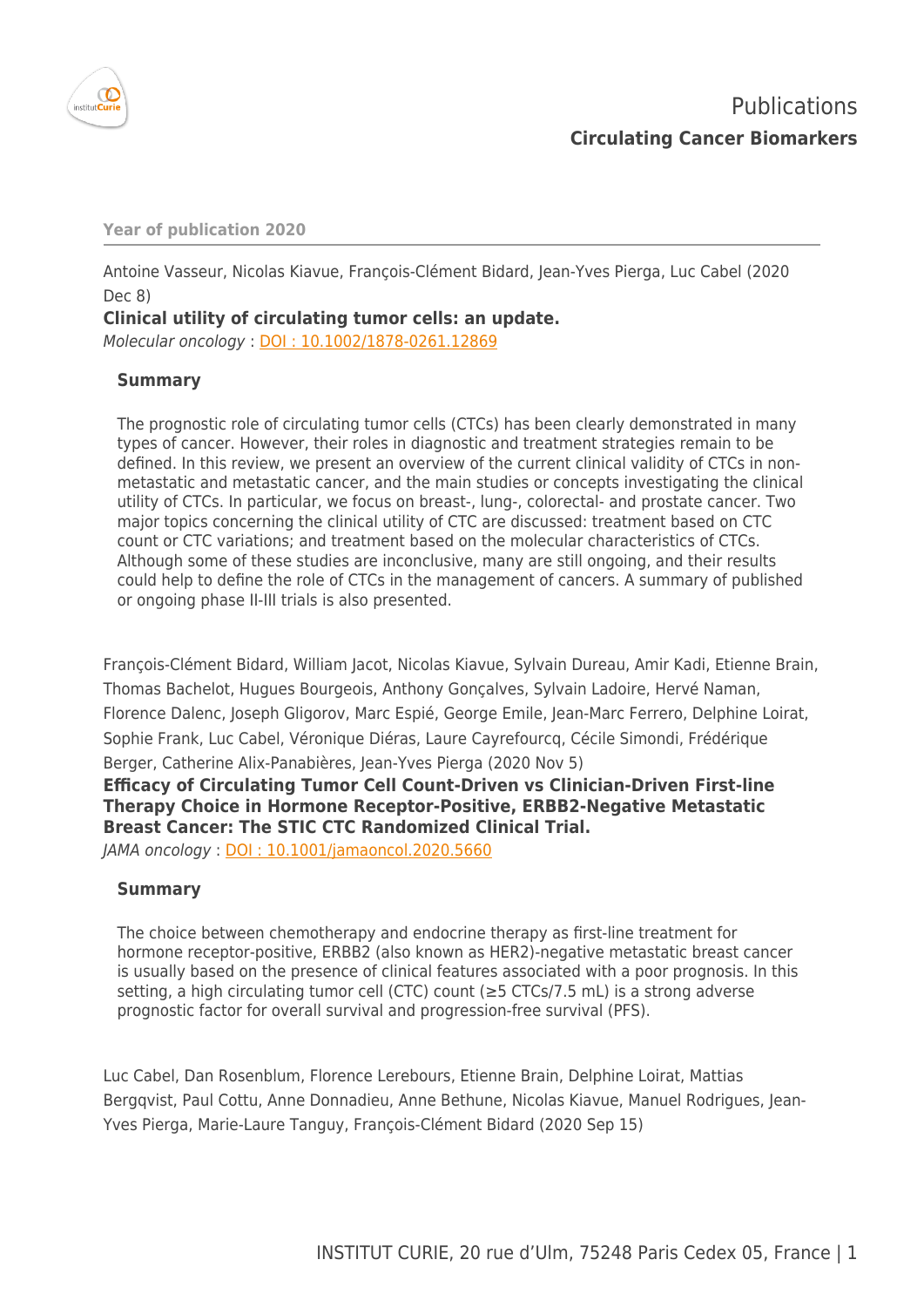

**Plasma thymidine kinase 1 activity and outcome of ER+ HER2- metastatic breast cancer patients treated with palbociclib and endocrine therapy.** Breast cancer research : BCR : 98 : [DOI : 10.1186/s13058-020-01334-2](http://dx.doi.org/10.1186/s13058-020-01334-2)

#### **Summary**

Previous cohort studies have reported plasma TK1 activity (pTKa) as a potential prognostic biomarker in estrogen receptor-positive (ER+) HER2-negative (HER2-) metastatic breast cancer (MBC). In this prospective study, we report here the prognostic impact of pTKa in ER+/HER2- MBC patients treated with endocrine therapy and CDK4/6 inhibitor.

Afroditi Nanou, Leonie Laura Zeune, Francois-Clement Bidard, Jean-Yves Pierga, Leonardus Wendelinus Mathias Marie Terstappen (2020 Aug 14)

## **HER2 expression on tumor-derived extracellular vesicles and circulating tumor cells in metastatic breast cancer.**

Breast cancer research : BCR : 86 : [DOI : 10.1186/s13058-020-01323-5](http://dx.doi.org/10.1186/s13058-020-01323-5)

## **Summary**

Tumor-derived extracellular vesicles (tdEVs) and circulating tumor cells (CTCs) in the blood of metastatic cancer patients associate with poor outcomes. In this study, we explored the human epidermal growth factor receptor 2 (HER2) expression on CTCs and tdEVs of metastatic breast cancer patients.

Mark Jesus M Magbanua, Laura H Hendrix, Terry Hyslop, William T Barry, Eric P Winer, Clifford Hudis, Deborah Toppmeyer, Lisa Anne Carey, Ann H Partridge, Jean-Yves Pierga, Tanja Fehm, José Vidal-Martínez, Dimitrios Mavroudis, Jose A Garcia-Saenz, Justin Stebbing, Paola Gazzaniga, Luis Manso, Rita Zamarchi, María Luisa Antelo, Leticia De Mattos-Arruda, Daniele Generali, Carlos Caldas, Elisabetta Munzone, Luc Dirix, Amy L Delson, Harold Burstein, Misbah Qadir, Cynthia Ma, Janet H Scott, François-Clément Bidard, John W Park, Hope S Rugo (2020 Aug 10) **Serial analysis of circulating tumor cells in metastatic breast cancer receiving first-line chemotherapy.**

Journal of the National Cancer Institute : [DOI : djaa113](http://dx.doi.org/djaa113)

#### **Summary**

We examined the prognostic significance of circulating tumor cell (CTC) dynamics during treatment in metastatic breast cancer (MBC) patients receiving first-line chemotherapy.

William Jacot, Martine Mazel, Caroline Mollevi, Stéphane Pouderoux, Véronique D'Hondt, Laure Cayrefourcq, Céline Bourgier, Florence Boissiere-Michot, Fella Berrabah, Evelyne Lopez-Crapez,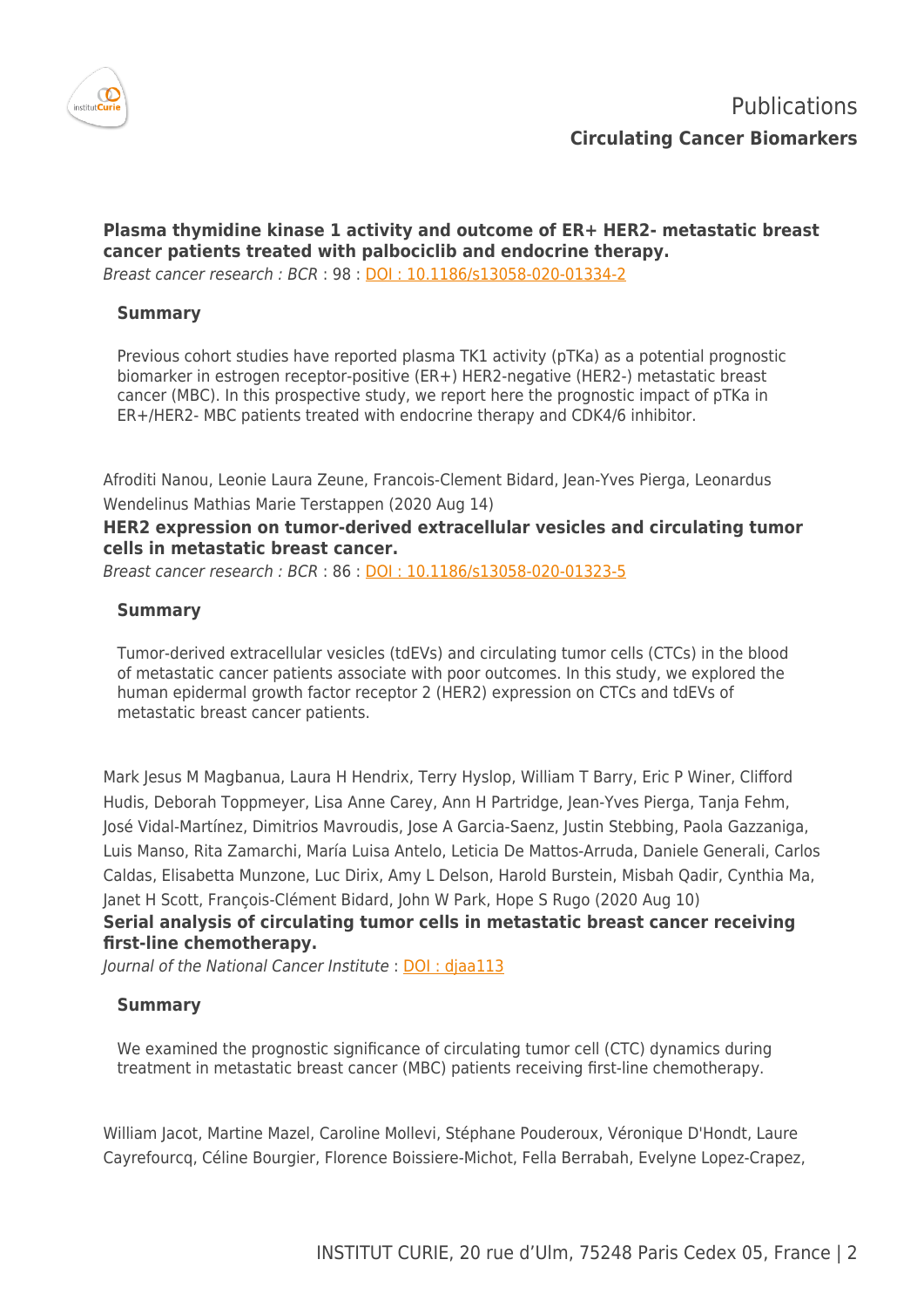

François-Clément Bidard, Marie Viala, Thierry Maudelonde, Séverine Guiu, Catherine Alix-Panabières (2020 Jul 27)

# **Clinical Correlations of Programmed Cell Death Ligand 1 Status in Liquid and Standard Biopsies in Breast Cancer.**

Clinical chemistry : 1093-1101 : [DOI : 10.1093/clinchem/hvaa121](http://dx.doi.org/10.1093/clinchem/hvaa121)

## **Summary**

Data regarding the prognostic value of programmed cell death ligand 1 (PD-L1) expression on circulating tumor cells (CTCs) are lacking. However, CTCs could represent an alternative approach to serial biopsies, allowing real-time monitoring of cancer phenotype.

Marcela Carausu, Samia Melaabi, Jean-Yves Pierga, François-Clément Bidard, Luc Cabel (2020 May 13)

## **Mutation Detection and Dynamics in Meningeal Carcinomatosis in Breast Cancer.**

Journal of breast cancer : 218-223 : [DOI : 10.4048/jbc.2020.23.e4](http://dx.doi.org/10.4048/jbc.2020.23.e4)

## **Summary**

mutation is frequently encountered in hormone receptor (HR)-positive, human epidermal growth factor receptor 2 (HER2)-negative metastatic breast cancer (MBC), especially after aromatase inhibitor (AI) therapy, as a mechanism of resistance to endocrine therapy. Circulating tumor DNA-based detection of mutation in plasma has been demonstrated as a prognostic and predictive factor for poor outcomes in subsequent AI therapy. In this case report, for the first time, we describe the detection of mutation (p.Tyr537Ser) only in the cerebrospinal fluid (CSF) and not in the plasma of a patient with isolated leptomeningeal progression who was treated with AI for HR-positive, HER2-negative MBC (bone metastasis only). Circulating tumor DNA levels also appeared to be correlated with clinical evolution. We suggest that in the presence of isolated leptomeningeal metastasis and when tamoxifen or AI has been prescribed for HR-positive MBC, CSF should be screened for mutations to potentially adjust systemic treatment.

Ryan J O Dowling, Kevin Kalinsky, Daniel F Hayes, Francois-Clement Bidard, David W Cescon, Sarat Chandarlapaty, Joseph O Deasy, Mitch Dowsett, Robert J Gray, N Lynn Henry, Funda Meric-Bernstam, Jane Perlmutter, George W Sledge, Scott V Bratman, Lisa A Carey, Martin C Chang, Angela DeMichele, Marguerite Ennis, Katarzyna J Jerzak, Larissa A Korde, Ana Elisa Lohmann, Eleftherios P Mamounas, Wendy R Parulekar, Meredith M Regan, Daniel Schramek, Vuk Stambolic, Mangesh A Thorat, Timothy J Whelan, Antonio C Wolff, Jim R Woodgett, Joseph A Sparano, Pamela J Goodwin (2020 Apr 28)

**Toronto Workshop on Late Recurrence in Estrogen Receptor-Positive Breast**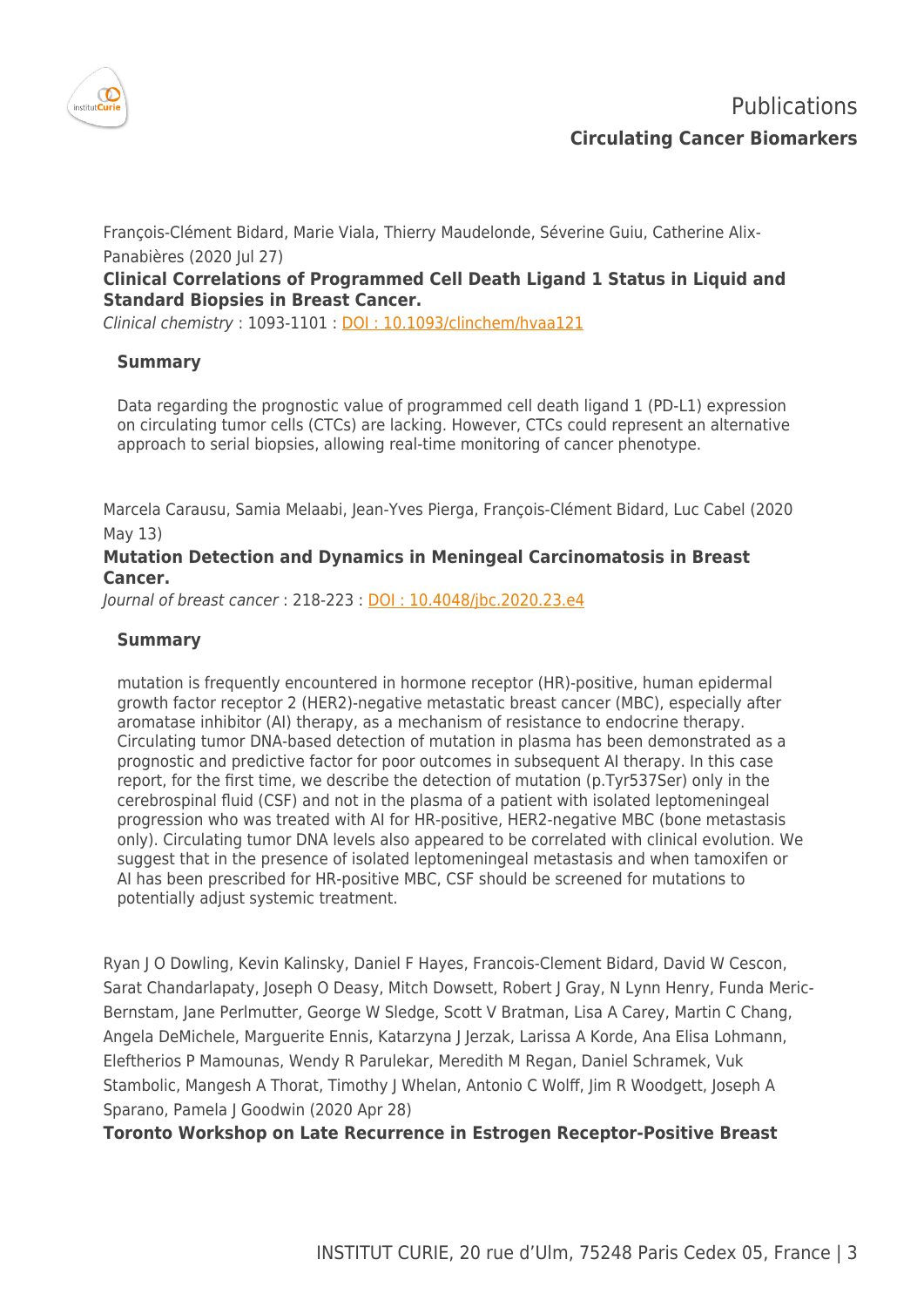

# **Cancer: Part 1: Late Recurrence: Current Understanding, Clinical Considerations.**

JNCI cancer spectrum : pkz050 : [DOI : 10.1093/jncics/pkz050](http://dx.doi.org/10.1093/jncics/pkz050)

## **Summary**

Disease recurrence (locoregional, distant) exerts a significant clinical impact on the survival of estrogen receptor-positive breast cancer patients. Many of these recurrences occur late, more than 5 years after original diagnosis, and represent a major obstacle to the effective treatment of this disease. Indeed, methods to identify patients at risk of late recurrence and therapeutic strategies designed to avert or treat these recurrences are lacking. Therefore, an international workshop was convened in Toronto, Canada, in February 2018 to review the current understanding of late recurrence and to identify critical issues that require future study. In this article, the major issues surrounding late recurrence are defined and current approaches that may be applicable to this challenge are discussed. Specifically, diagnostic tests with potential utility in late-recurrence prediction are described as well as a variety of patient-related factors that may influence recurrence risk. Clinical and therapeutic approaches are also reviewed, with a focus on patient surveillance and the implementation of extended endocrine therapy in the context of late-recurrence prevention. Understanding and treating late recurrence in estrogen receptor-positive breast cancer is a major unmet clinical need. A concerted effort of basic and clinical research is required to confront late recurrence and improve disease management and patient survival.

Ryan J O Dowling, Joseph A Sparano, Pamela J Goodwin, Francois-Clement Bidard, David W Cescon, Sarat Chandarlapaty, Joseph O Deasy, Mitch Dowsett, Robert J Gray, N Lynn Henry, Funda Meric-Bernstam, Jane Perlmutter, George W Sledge, Mangesh A Thorat, Scott V Bratman, Lisa A Carey, Martin C Chang, Angela DeMichele, Marguerite Ennis, Katarzyna J Jerzak, Larissa A Korde, Ana Elisa Lohmann, Eleftherios P Mamounas, Wendy R Parulekar, Meredith M Regan, Daniel Schramek, Vuk Stambolic, Timothy J Whelan, Antonio C Wolff, Jim R Woodgett, Kevin Kalinsky, Daniel F Hayes (2020 Apr 28)

## **Toronto Workshop on Late Recurrence in Estrogen Receptor-Positive Breast Cancer: Part 2: Approaches to Predict and Identify Late Recurrence, Research Directions.**

JNCI cancer spectrum : pkz049 : [DOI : 10.1093/jncics/pkz049](http://dx.doi.org/10.1093/jncics/pkz049)

#### **Summary**

Late disease recurrence (more than 5 years after initial diagnosis) represents a clinical challenge in the treatment and management of estrogen receptor-positive breast cancer (BC). An international workshop was convened in Toronto, Canada, in February 2018 to review the current understanding of late recurrence and to identify critical issues that require future study. The underlying biological causes of late recurrence are complex, with the processes governing cancer cell dormancy, including immunosurveillance, cell proliferation, angiogenesis, and cellular stemness, being integral to disease progression.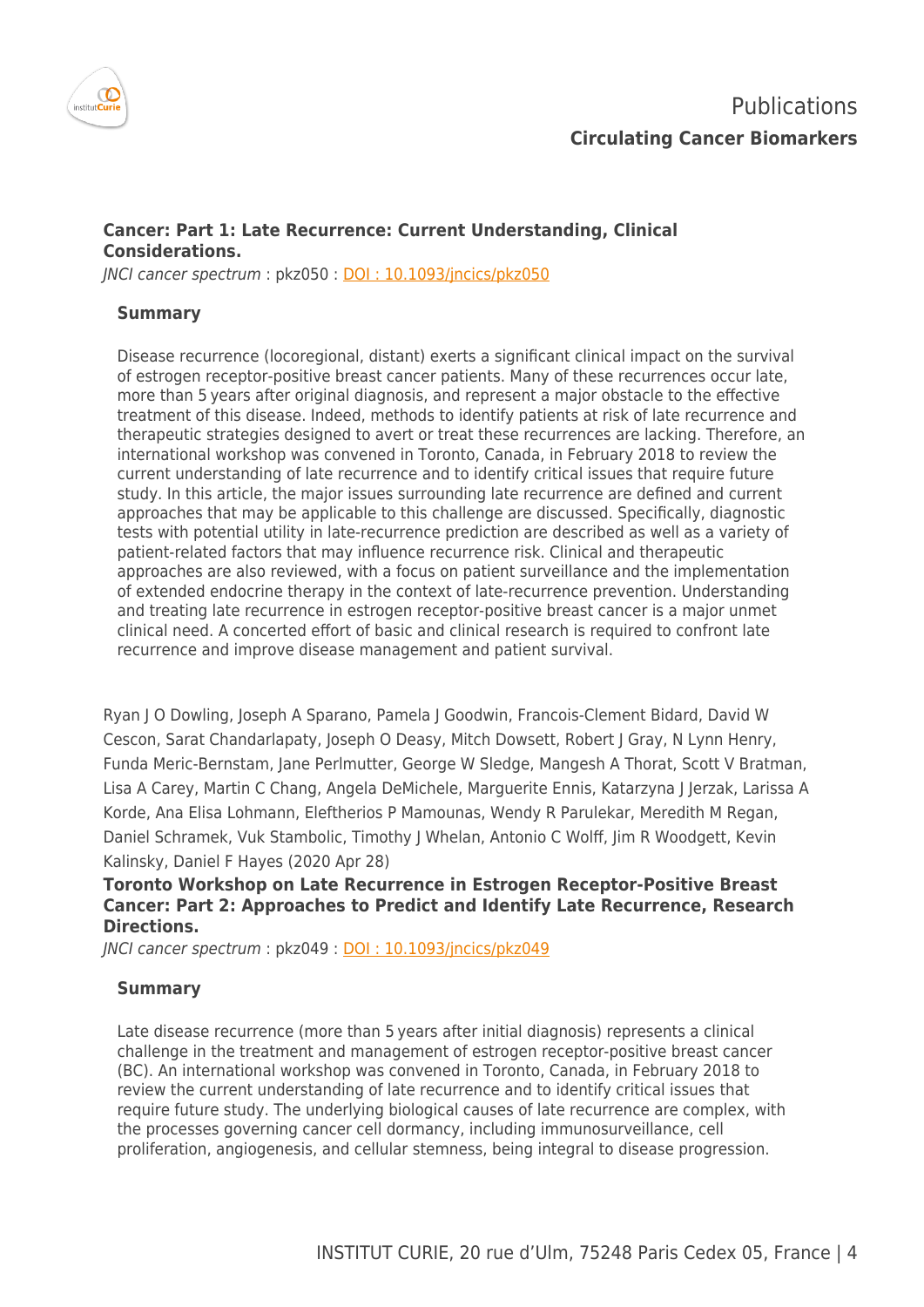

These critical processes are described herein as well as their role in influencing risk of recurrence. Moreover, observational and interventional clinical trials are proposed, with a focus on methods to identify patients at risk of recurrence and possible strategies to combat this in patients with estrogen receptor-positive BC. Because the problem of late BC recurrence of great importance, recent advances in disease detection and patient monitoring should be incorporated into novel clinical trials to evaluate approaches to enhance patient management. Indeed, future research on these issues is planned and will offer new options for effective late recurrence treatment and prevention strategies.

Alexandre Eeckhoutte, Alexandre Houy, Elodie Manié, Manon Reverdy, Ivan Bièche, Elisabetta Marangoni, Oumou Goundiam, Anne Vincent-Salomon, Dominique Stoppa-Lyonnet, François-Clément Bidard, Marc-Henri Stern, Tatiana Popova (2020 Apr 22)

# **ShallowHRD: detection of homologous recombination deficiency from shallow whole genome sequencing.**

Bioinformatics (Oxford, England): 3888-3889: DOI: 10.1093/bioinformatics/btaa261

# **Summary**

We introduce shallowHRD, a software tool to evaluate tumor homologous recombination deficiency (HRD) based on whole genome sequencing (WGS) at low coverage (shallow WGS or sWGS; ∼1X coverage). The tool, based on mining copy number alterations profile, implements a fast and straightforward procedure that shows 87.5% sensitivity and 90.5% specificity for HRD detection. shallowHRD could be instrumental in predicting response to poly(ADP-ribose) polymerase inhibitors, to which HRD tumors are selectively sensitive. shallowHRD displays efficiency comparable to most state-of-art approaches, is cost-effective, generates low-storable outputs and is also suitable for fixed-formalin paraffin embedded tissues.

Amanda Bortolini Silveira, François-Clément Bidard, Amélie Kasperek, Samia Melaabi, Marie-Laure Tanguy, Manuel Rodrigues, Guillaume Bataillon, Luc Cabel, Bruno Buecher, Jean-Yves Pierga, Charlotte Proudhon, Marc-Henri Stern (2020 Mar 17)

# **High-Accuracy Determination of Microsatellite Instability Compatible with Liquid Biopsies.**

Clinical chemistry : 606-613 : [DOI : 10.1093/clinchem/hvaa013](http://dx.doi.org/10.1093/clinchem/hvaa013)

## **Summary**

Microsatellite instability (MSI) has recently emerged as a predictive pan-tumor biomarker of immunotherapy efficacy, stimulating the development of diagnostic tools compatible with large-scale screening of patients. In this context, noninvasive detection of MSI from circulating tumor DNA stands as a promising diagnostic and posttreatment monitoring tool.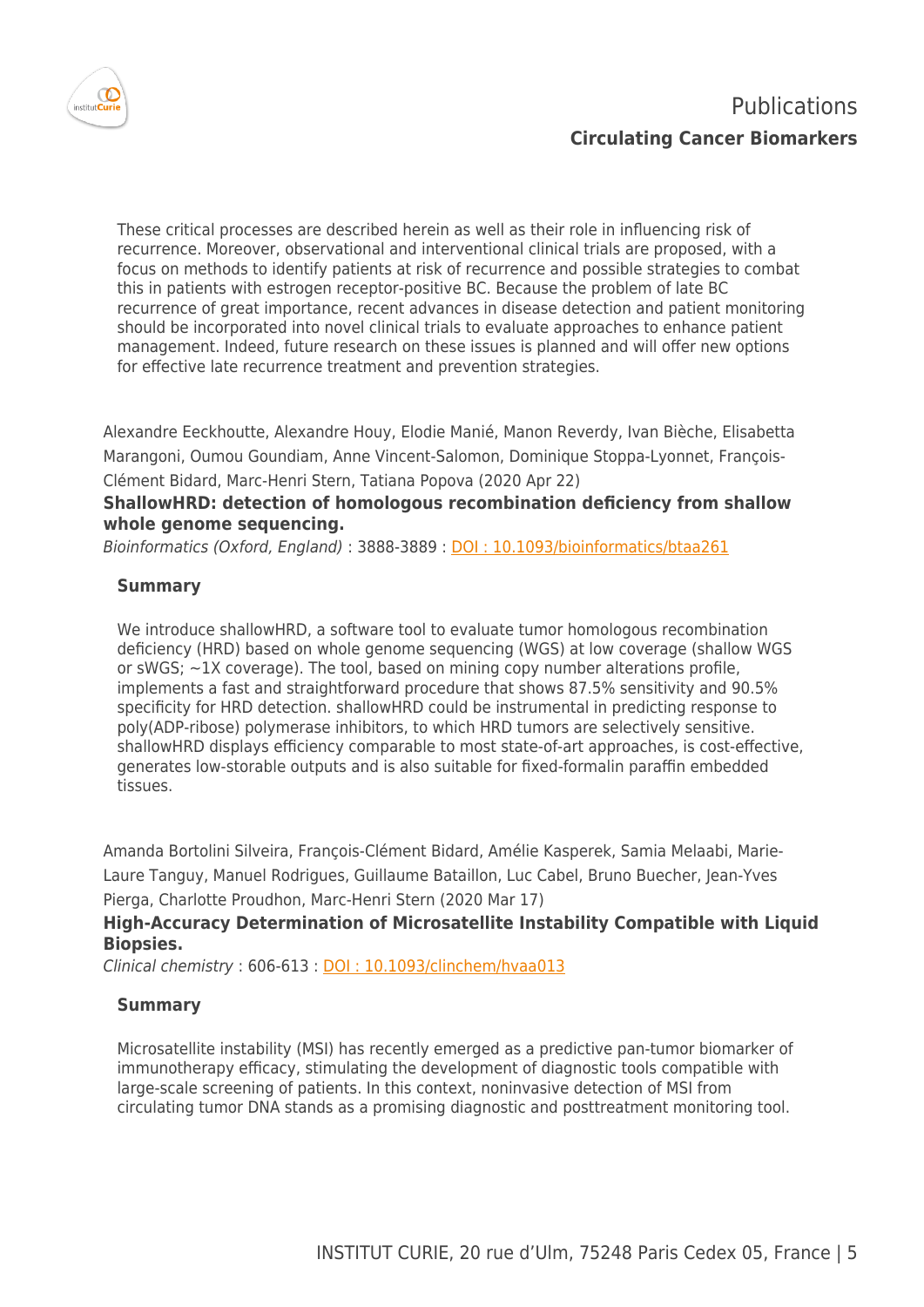

Emmanuelle Jeannot, Lauren Darrigues, Marc Michel, Marc-Henri Stern, Jean-Yves Pierga, Aurore Rampanou, Samia Melaabi, Camille Benoist, Ivan Bièche, Anne Vincent-Salomon, Radouane El Ayachy, Aurélien Noret, Nicolas Epaillard, Luc Cabel, François-Clément Bidard, Charlotte Proudhon (2020 Feb 12)

**A single droplet digital PCR for ESR1 activating mutations detection in plasma.** Oncogene : 2987-2995 : [DOI : 10.1038/s41388-020-1174-y](http://dx.doi.org/10.1038/s41388-020-1174-y)

## **Summary**

Activating mutations in the estrogen receptor 1 (ESR1) gene confer resistance to aromatase inhibitors (AI), and may be targeted by selective estrogen receptor downregulators. We designed a multiplex droplet digital PCR (ddPCR), which combines a drop-off assay, targeting the clustered hotspot mutations found in exon 8, with an unconventional assay interrogating the E380Q mutation in exon 5. We assessed its sensitivity in vitro using synthetic oligonucleotides, harboring E380Q, L536R, Y537C, Y537N, Y537S, or D538G mutations. Further validation was performed on plasma samples from a prospective study and compared with next generation sequencing (NGS) data. The multiplex ESR1-ddPCR showed a high sensitivity with a limit of detection ranging from 0.07 to 0.19% in mutant allele frequency. The screening of plasma samples from patients with AI-resistant metastatic breast cancer identified ESR1 mutations in 29% of them, all mutations being confirmed by NGS. In addition, this test identifies patients harboring polyclonal alterations. Furthermore, the monitoring of circulating tumor DNA using this technique during treatment follow-up predicts the clinical benefit of palbociclib-fulvestrant. The multiplex ESR1-ddPCR detects, in a single reaction, the most frequent ESR1 activating mutations with good sensitivity. This method allows real-time liquid biopsy for ESR1 mutation monitoring in large cohorts of patients.

Diana Bello Roufai, François-Clément Bidard (2020 Feb 5) **Impact of circulating tumor DNA early detection and serial monitoring in the management of stage I to III colorectal cancer.**

Annals of translational medicine : S315 : [DOI : 10.21037/atm.2019.10.30](http://dx.doi.org/10.21037/atm.2019.10.30)

**Summary**

#### **Year of publication 2019**

Antoine Vasseur, Luc Cabel, Olivier Tredan, Marion Chevrier, Coraline Dubot, Véronique Lorgis, William Jacot, Anthony Goncalves, Marc Debled, Christelle Levy, Jean-Marc Ferrero, Christelle Jouannaud, Elisabeth Luporsi, Marie-Ange Mouret-Reynier, Florence Dalenc, Jerome Lemonnier, Alexia Savignoni, Marie-Laure Tanguy, Francois-Clement Bidard, Jean-Yves Pierga (2019 Nov 28) **Prognostic value of CEC count in HER2-negative metastatic breast cancer patients treated with bevacizumab and chemotherapy: a prospective validation**